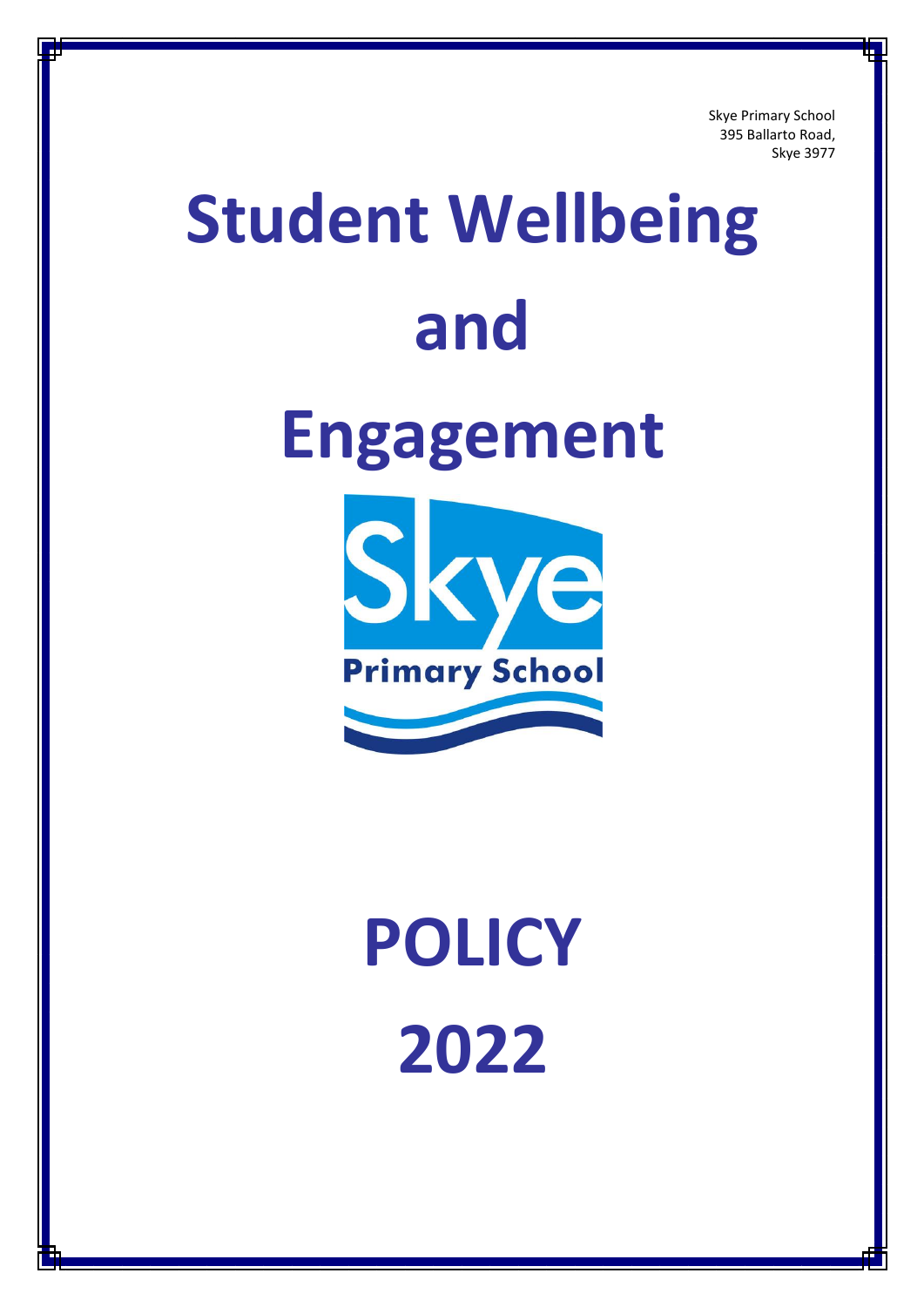

# **Skye Primary School**

**Developed:**

**Created**: 17/06/2022



#### **Help for non-English speakers**

If you need help to understand the information in this policy please contact Skye Primary School Administration Office via telephone: 03 9786 1555 or email: [skye.ps@education.vic.gov.au](mailto:skye.ps@education.vic.gov.au)

# PURPOSE

The purpose of this policy is to ensure that all students and members of our school community understand:

- (a) our commitment to providing a safe and supportive learning environment for students
- (b) expectations for positive student behaviour
- (c) support available to students and families
- (d) our school's policies and procedures for responding to inappropriate student behaviour.

Skye Primary School is committed to providing a safe, secure and stimulating learning environment for all students. We understand that students reach their full potential only when they are happy, healthy and safe, and that a positive school culture, where student participation is encouraged and valued, helps to engage students and support them in their learning. Our school acknowledges that student wellbeing and student learning outcomes are closely linked.

The objective of this policy is to support our school to create and maintain a safe, supportive and inclusive school environment consistent with our school's values.

# **SCOPE**

This policy applies to all school activities, including camps and excursions.

# **CONTENTS**

- 1. School profile
- 2. School values, philosophy and vision
- 3. Wellbeing and engagement strategies
- 4. Identifying students in need of support
- 5. Student rights and responsibilities
- 6. Student behavioural expectations
- 7. Engaging with families
- 8. Evaluation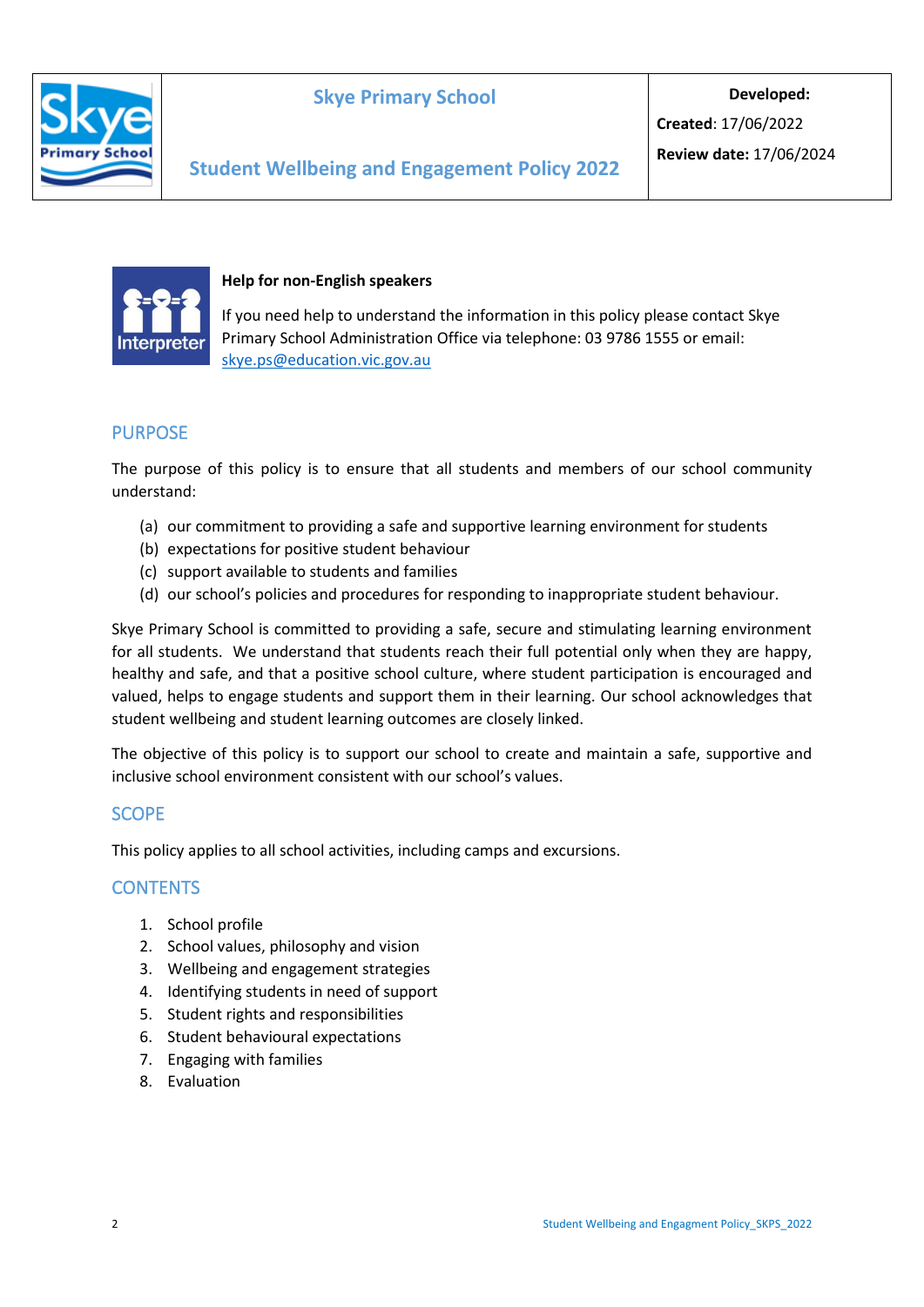# **POLICY**

#### **1. School profile**

Skye Primary School has been serving our local community since 1873. We started as a humble school providing education for just 26 students, to a school that has now grown to between 450 – 500 students. Soon to be celebrating 150 years.

Skye Primary School has been considered a semi-rural setting over the past years and are proud to have maintained our 'semi-rural feel' with the extensive housing development that has occurred around the school over the recent years.

We are proud of our school's physical environment and facilities. We boast extensive areas for our students to play, with a separate enclosed prep playground area, 2 junior playgrounds, 2 middlesenior school playgrounds, a football oval, a newly developed soccer field, a basketball court and hardcourt areas for play and a quiet sit-down area in our sails area.

Mid 2022 our new buildings will be opened with a full-sized basketball stadium, a new art room and music room as well a state of the art library. Our school will have a new administration area and a welcoming entry area for visitors and parents.

Our architecturally designed buildings are airconditioned and provide modern facilities necessary to provide the optimum learning environment for our students.

Kitchen Garden is a program that we are proud of facilitating a knowledge of healthy eating and the joy of growing our own produce. In 2021 our students produced a cookbook of favourite recipes.

Nurturing and educating children is seen as a shared responsibility between home and school, with Skye Primary School building strong relationships with our community and working closely with parents and carers as active partners in their child's schooling and education.

At Skye Primary School we aim to provide stimulating learning programs in a purposeful and caring environment that enable every student to realise their full potential. In doing so we foster a learning environment rich in values, with our students provided with the opportunity and support to develop confidence and self-esteem within a flexible, happy and positive school environment, building core values of Respect, Relationships, Resilience and Responsibility.

Our main aim is to foster in students the qualities and skills that will enable them to adapt to an ever-changing world.

#### **School values, vision and mission**

# VALUES

Skye Primary School values **Respect, Resilience, Relationships** and **Responsibility.** Our students are encouraged to apply these in their everyday actions.

At Skye Primary School we show **respect** and care about the feelings and rights of others by using manners, allowing teachers to teach and others to learn, treating others with kindness, listening attentively and accepting ourselves for who we are.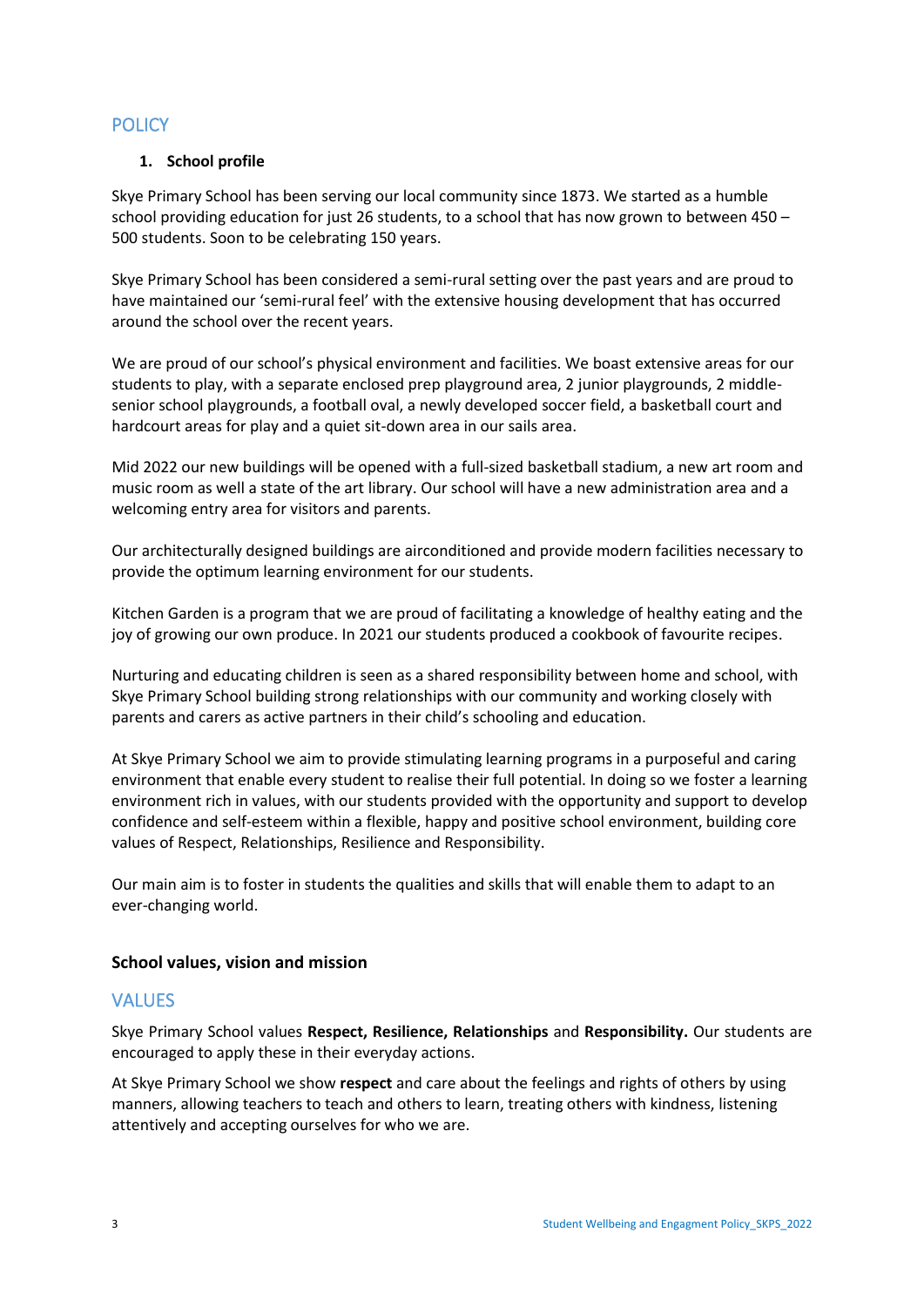We are **resilient** and work through challenges effectively. We are persistent and never give up, know it is ok to make a mistake, use a range of strategies to problem solve, face challenges with a positive attitude and move forward when things don't go our way.

We create and maintain positive **relationships** by including others, cooperating, solving problems in a positive manner and appreciating other's differences.

We take **responsibility** for our learning, behaviour and school environment. We take care of ourselves and our belongings and look after our learning environment and the school yard. We can be trusted to make good choices because we are in charge of our choices and know that they can impact others.

Our school values can be viewed via our website<https://skyeps.vic.edu.au/our-school/>

# THE SCHOOL VISION

In 2019 we worked with all stakeholders in our community to develop- our school vision:

#### *"To build a connected community that inspires and empowers learners to be successful in an everchanging world."*

Everything we do at Skye Primary aims to empower our students to be proactive, critical thinkers and problem solvers so they can take their place with confidence in the constantly changing world in the 21<sup>st</sup> century.

#### MISSION

Skye Primary School is committed to providing a welcoming, safe and caring environment where students are equipped with the skills and mindset to thrive and strive for their personal best. Our goal is to educate our students to become confident, responsible and caring citizens by emphasising high expectations for all, fostering a culture of academic excellence and creativity. We aim to provide a supportive, engaging and personalised learning environment that builds a foundation for life-long learning. We believe that education is about developing the whole child and delivering programs that develop personal capabilities and social skills that prepare our students to become productive, responsible, ethical and compassionate members of society.

#### **2. Wellbeing and engagement strategies**

#### **Engagement strategies**

Skye Primary School follows the **School Wide Positive Behaviours in Schools** framework (SWPBS). We acknowledge and actively teach the expected behaviours that promote a safe, orderly an inclusive school environment.

We are also a lead school for Respectful Relationships and this curriculum is taught throughout the school.

A summary of the universal (whole of school), targeted (year group specific) and individual engagement strategies used by our school is included below: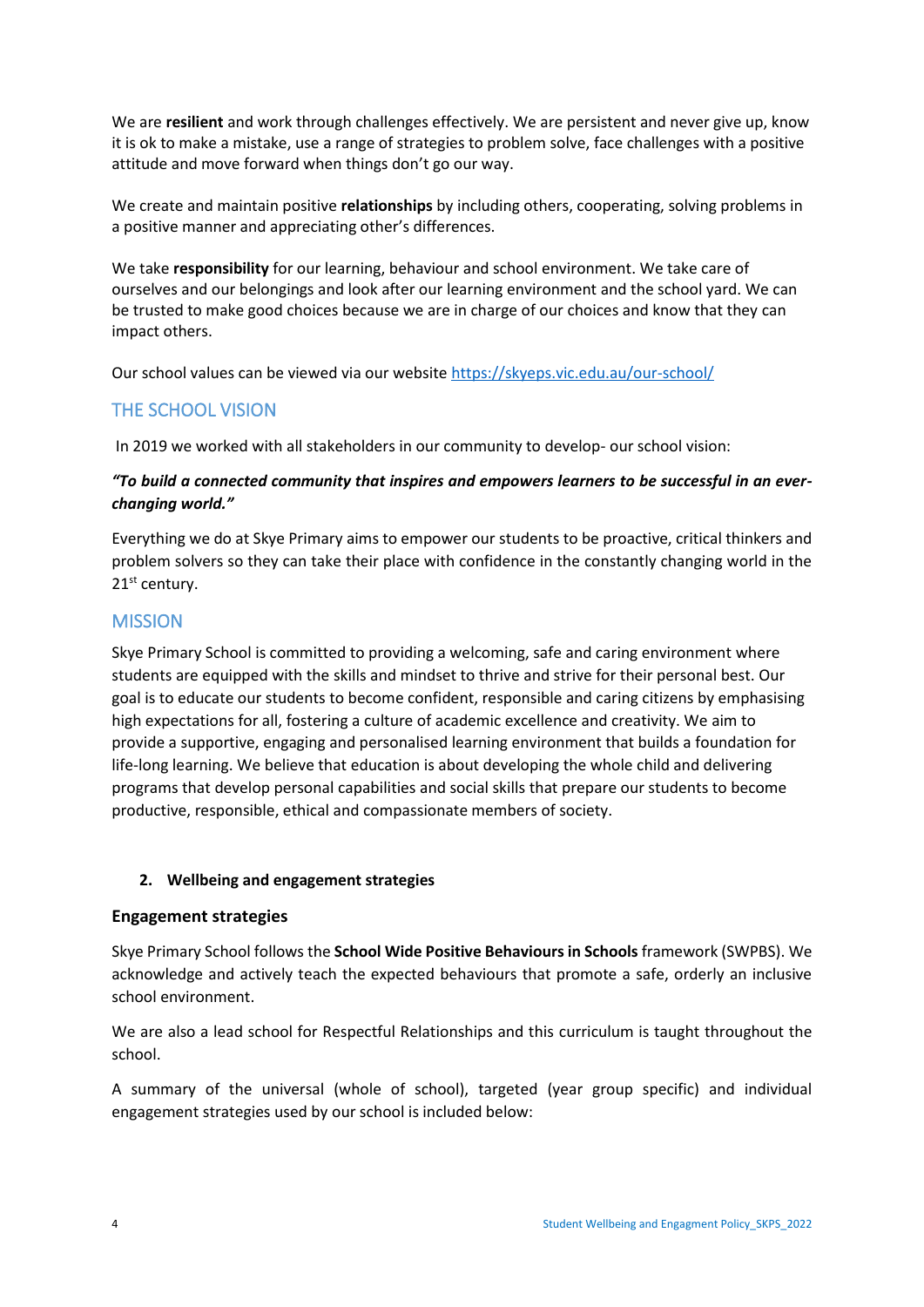#### *Universal*

- high and consistent expectations of all staff, students and parents and carers
- prioritise positive relationships between staff and students, recognising the fundamental role this plays in building and sustaining student wellbeing
- creating a culture that is inclusive, engaging and supportive and that embraces and celebrates diversity and empowers all students to participate and feel valued
- welcoming all parents/carers and being responsive to them as partners in learning
- analysing and being responsive to a range of school data such as attendance, Attitudes to School Survey, parent survey data, student management data and school level assessment data
- teachers at Skye Primary School adopt a broad range of teaching and assessment approaches to effectively respond to the diverse learning styles, strengths and needs of our students and follow the standards set by the Victorian Institute of Teaching
- our school's Statement of Values and School Philosophy are incorporated into our curriculum and promoted to students, staff and parents so that they are shared and celebrated as the foundation of our school community
- carefully planned transition programs to support students moving into different stages of their schooling
- positive behaviour and student achievement is acknowledged in the classroom, and formally in school assemblies and communication to parents
- monitor student attendance and implement attendance improvement strategies at a wholeschool, cohort and individual level
- students have the opportunity to contribute to and provide feedback on decisions about school operations through the Student Representative Council and other forums. Students are also encouraged to speak with their teachers, Year Level Coordinator, Assistant Principal and Principal whenever they have any questions or concerns
- create opportunities for cross—age connections amongst students through school plays, athletics, music programs, INSPIRE and TRIBES programs
- all students are welcome to self-refer to the Student Wellbeing Coordinator, School Nurse, Year Group Leaders, Assistant Principal and Principal if they would like to discuss a particular issue or feel as though they may need support of any kind. We are proud to have an 'open door' policy where students and staff are partners in learning
- we engage in school wide positive behaviour support with our staff and students, which includes programs such as:
	- o Respectful Relationships
	- o Bully Stoppers
	- o Safe Schools
- programs, incursions and excursions developed to address issue specific needs or behaviour (i.e. anger management programs)
- opportunities for student inclusion (i.e. sports teams, clubs, recess and lunchtime activities)
- measures are in place to empower our school community to identify, report and address inappropriate and harmful behaviours such as racism, homophobia and other forms of discrimination or harassment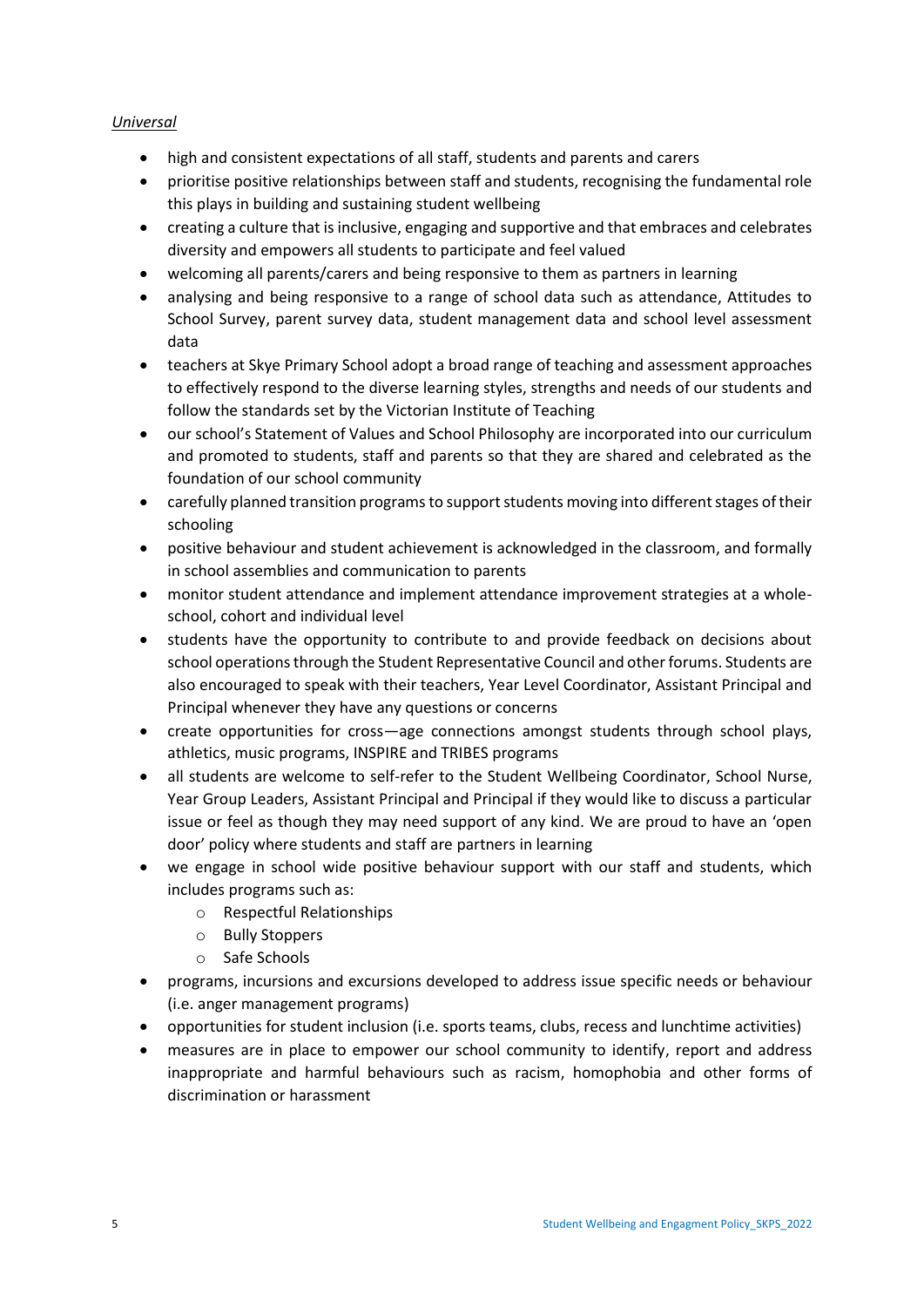#### *Targeted*

- Koorie students are supported to engage fully in their education, in a positive learning environment that understands and appreciates the strength of Aboriginal and Torres Strait Islander
- we support learning and wellbeing outcomes of students from refugee backgrounds
- we provide a positive and respectful learning environment for our students who identify as LGBTIQ+ and follow the Department's policy on [LGBTIQ Student Support](https://www2.education.vic.gov.au/pal/lgbtiq-student-support/policy) [insert any specific [measures at your school to support LGBTIQ+ students\]](https://www2.education.vic.gov.au/pal/lgbtiq-student-support/policy)
- all students in Out of Home Care are supported in accordance with the Department's policy on [Supporting Students in Out-of-Home Care](https://www2.education.vic.gov.au/pal/supporting-students-out-home-care/policy) including being appointed a Learning Mentor, having an Individual Learning Plan and a Student Support Group (SSG) and being referred to Student Support Services for an Educational Needs Assessment
- students with a disability are supported to be able to engage fully in their learning and school activities in accordance with the Department's policy on [Students with Disability,](https://www2.education.vic.gov.au/pal/students-disability/policy) such as through reasonable adjustments to support access to learning programs, consultation with families and where required, student support groups and individual education plans
- wellbeing and health staff will undertake health promotion and social skills development in response to needs identified by student wellbeing data, classroom teachers or other school staff each year
- staff will apply a trauma-informed approach to working with students who have experienced trauma

#### *Individual*

- *[Student Support Groups](https://www2.education.vic.gov.au/pal/student-support-groups/policy)*
- *[Individual Education Plans](https://www2.education.vic.gov.au/pal/individual-education-plans-ieps/policy)*
- *[Behaviour -](https://www2.education.vic.gov.au/pal/behaviour-students/policy) Students*
- *[Behaviour Support Plans](https://www2.education.vic.gov.au/pal/behaviour-students/guidance/6-behaviour-support-plans)*
- *[Student Support Services](https://www2.education.vic.gov.au/pal/student-support-services/policy)*

as well as to other Department programs and services such as:

- [Program for Students with Disabilities](https://www.education.vic.gov.au/school/teachers/learningneeds/Pages/psd.aspx)
- *[Mental health toolkit](https://www.education.vic.gov.au/school/teachers/health/mentalhealth/Pages/mentalhealthtoolkit.aspx)*
- *[headspace](https://www.education.vic.gov.au/school/teachers/health/mentalhealth/Pages/headspace-counselling-secondary.aspx)*
- [Navigator](https://www.education.vic.gov.au/school/teachers/behaviour/engagement/Pages/navigator.aspx)
- [LOOKOUT](https://www.education.vic.gov.au/about/programs/Pages/lookout.aspx)

Skye Primary School implements a range of strategies that support and promote individual engagement. These can include:

- building constructive relationships with students at risk or students who are vulnerable due to complex individual circumstances
- meeting with student and their parent/carer to talk about how best to help the student engage with school
- developing an Individual Learning Plan and/or a Behaviour Support Plan
- considering if any environmental changes need to be made, for example changing the classroom set up
- referring the student to: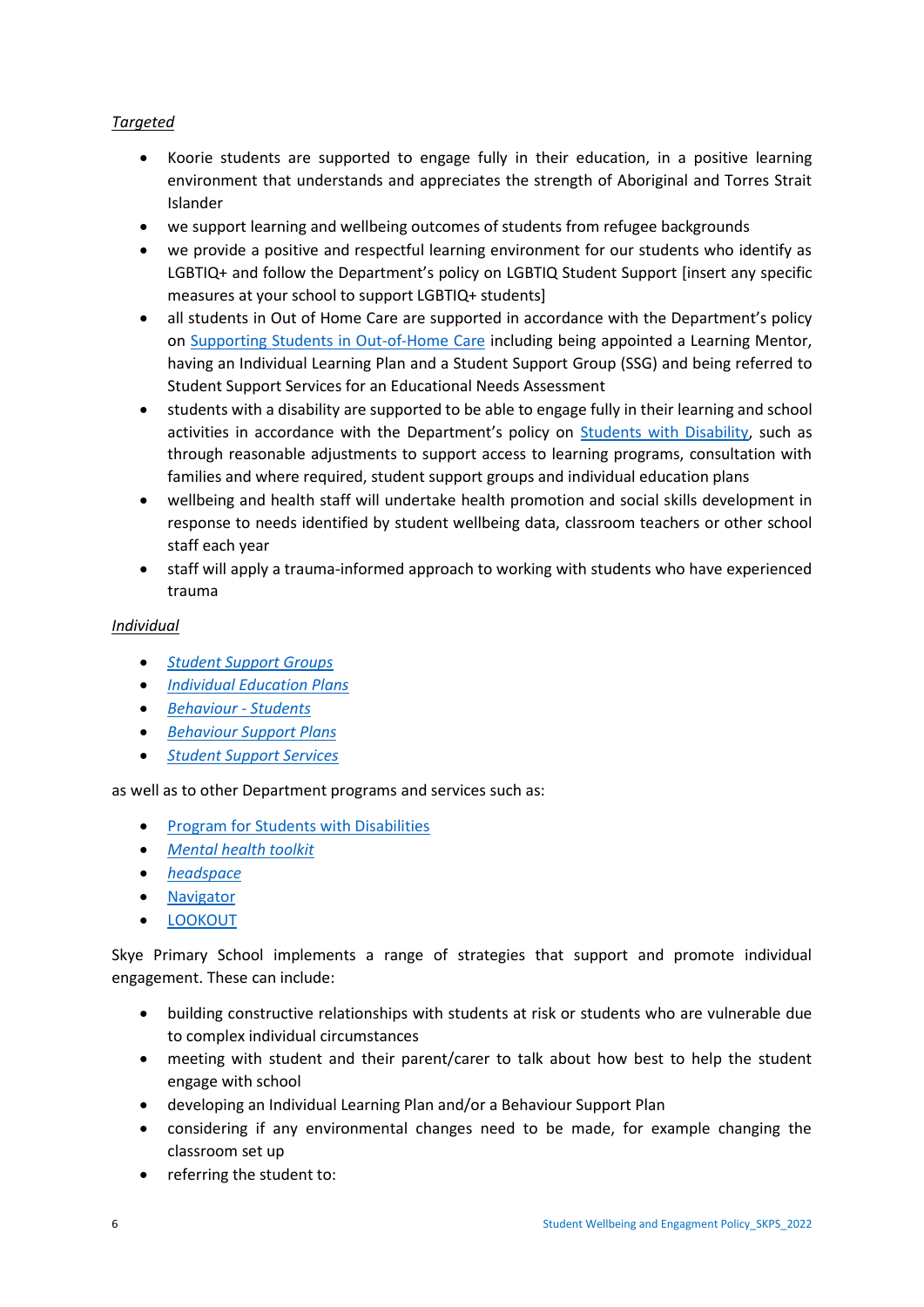- o school-based wellbeing supports
- o Student Support Services
- o Appropriate external supports such as council based youth and family services, other allied health professionals, headspace, child and adolescent mental health services or ChildFirst
- o Re-engagement programs such as Navigator

Where necessary the school will support the student's family to engage by:

- being responsive and sensitive to changes in the student's circumstances and health and wellbeing
- collaborating, where appropriate and with the support of the student and their family, with any external allied health professionals, services or agencies that are supporting the student
- monitoring individual student attendance and developing an Attendance Improvement Plans in collaboration with the student and their family
- *engaging with our regional Koorie Engagement Support Officers*
- *running regular Student Support Group meetings for all students:*
	- o *with a disability*
	- o *in Out of Home Care*
	- o *with other complex needs that require ongoing support and monitoring.*

#### **3. Identifying students in need of support**

Skye Primary School is committed to providing the necessary support to ensure our students are supported intellectually, emotionally and socially. The Student Wellbeing team plays a significant role in developing and implementing strategies help identify students in need of support and enhance student wellbeing. Skye Primary School will utilise the following information and tools to identify students in need of extra emotional, social or educational support:

- personal, health and learning information gathered upon enrolment and while the student is enrolled
- attendance records
- academic performance
- observations by school staff such as changes in engagement, behaviour, self-care, social connectedness and motivation
- attendance, detention and suspension data
- engagement with families
- self-referrals or referrals from peers

#### **4. Student rights and responsibilities**

All members of our school community have a right to experience a safe and supportive school environment. We expect that all students, staff, parents and carers treat each other with respect and dignity. Our school's Statement of Values highlights the rights and responsibilities of members of our community.

Students have the right to:

• participate fully in their education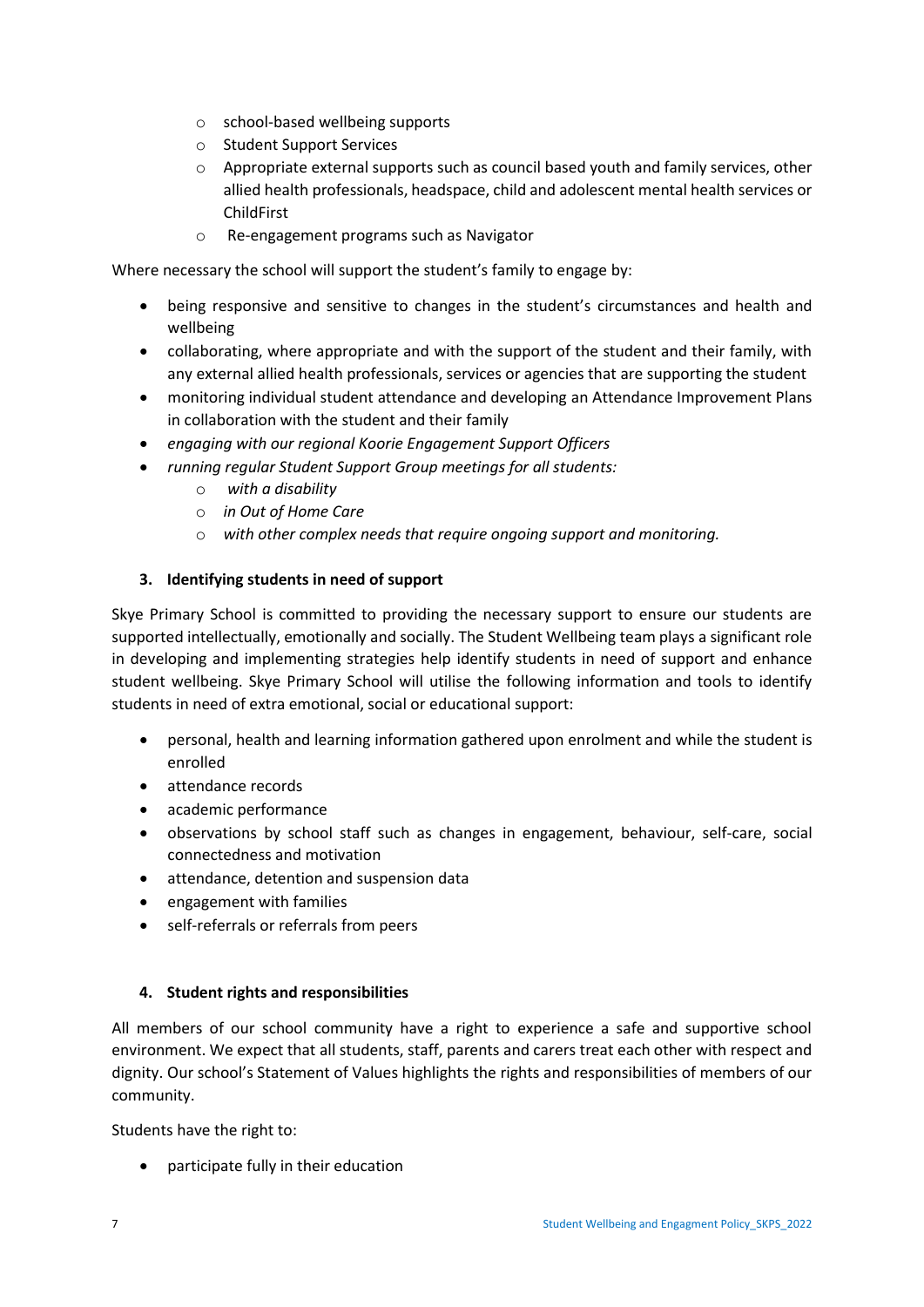- feel safe, secure and happy at school
- learn in an environment free from bullying, harassment, violence, racism, discrimination or intimidation
- express their ideas, feelings and concerns.

Students have the responsibility to:

- participate fully in their educational program
- display positive behaviours that demonstrate respect for themselves, their peers, their teachers and members of the school community
- respect the right of others to learn.

Students who may have a complaint or concern about something that has happened at school are encouraged to speak to their parents or carers and approach a trusted teacher or a member of the school leadership team. Further information about raising a complaint or concern is available in our Complaints Policy.

#### **5. Student behavioural expectations and management**

Behavioural expectations of students are grounded in our school's Statement of Values/Student code of conduct.

Violence, bullying, and other offensive and harmful behaviours such as racism, harassment and discrimination will not be tolerated and will be managed in accordance with this policy. Bullying will be managed in accordance with our Bullying Prevention Policy.

When a student acts in breach of the behaviour standards of our school community, Skye Primary School will institute a staged response, consistent with the Department's policies on behaviour, discipline and student wellbeing and engagement. Where appropriate, parents will be informed about the inappropriate behaviour and the disciplinary action taken by teachers and other school staff.

Our school considers, explores and implements positive and non-punitive interventions to support student behaviour before considering disciplinary measures such as detention, withdrawal of privileges or withdrawal from class.

Disciplinary measures may be used as part of a staged response to inappropriate behaviour in combination with other engagement and support strategies to ensure that factors that may have contributed to the student's behaviour are identified and addressed. Disciplinary measures at our school will be applied fairly and consistently. Students will always be provided with an opportunity to be heard.

Disciplinary measures that may be applied include:

- warning a student that their behaviour is inappropriate
- teacher controlled consequences such as moving a student in a classroom or other reasonable and proportionate responses to misbehaviour
- withdrawal of privileges
- referral to the Wellbeing team
- restorative practices
- thinking and reflection time
- behaviour support and intervention meetings
- suspension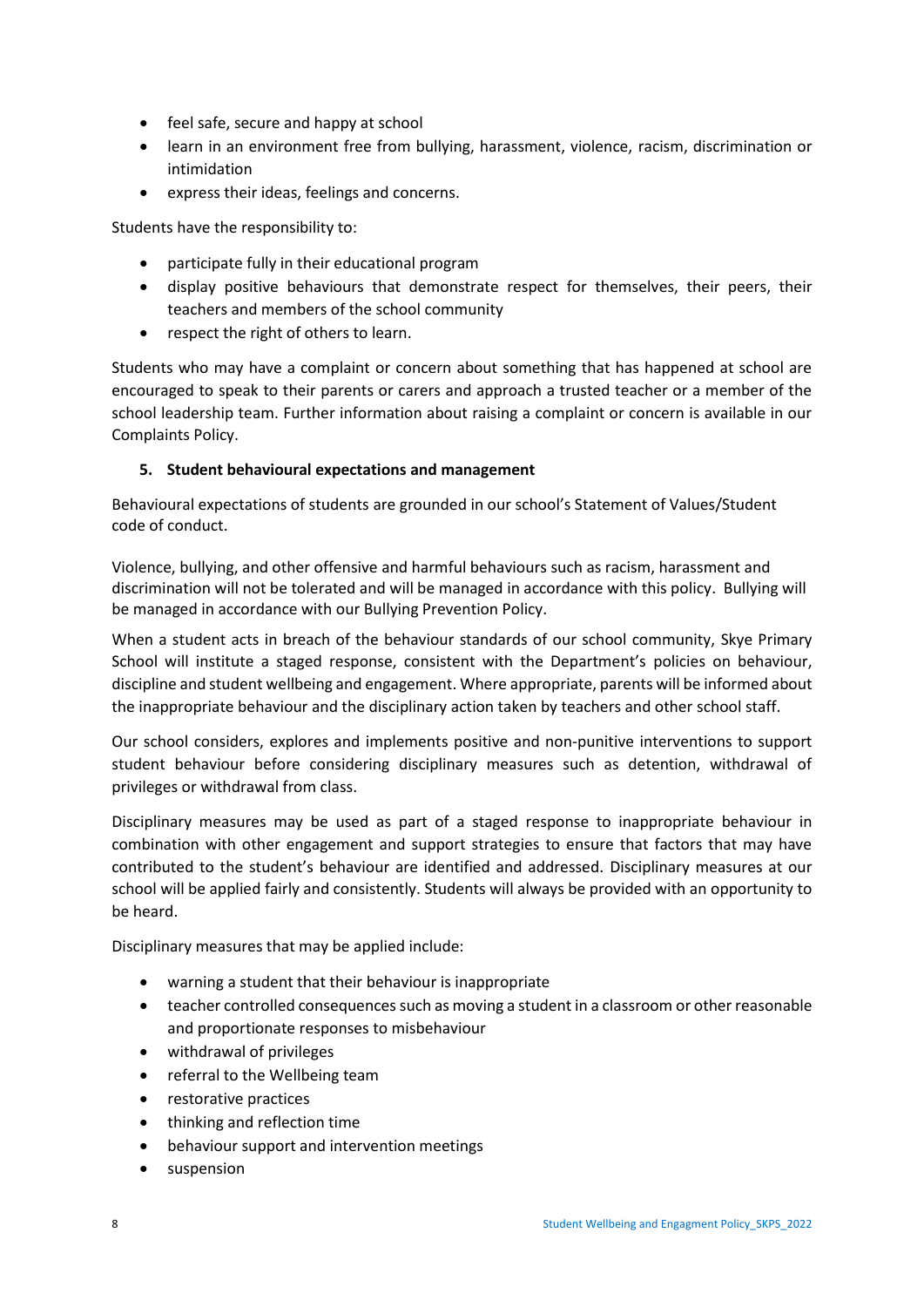• expulsion

Suspension, expulsion and restrictive interventions are measures of last resort and may only be used in situations consistent with Department policy, available at:

- <https://www2.education.vic.gov.au/pal/suspensions/policy>
- <https://www2.education.vic.gov.au/pal/expulsions/policy>
- <https://www2.education.vic.gov.au/pal/restraint-seclusion/policy>

In line with Ministerial Order 1125, no student aged 8 or younger will be expelled without the approval of the Secretary of the Department of Education and Training.

The Principal of Skye Primary School is responsible for ensuring all suspensions and expulsions are recorded on CASES21.

Corporal punishment is prohibited by law and will not be used in any circumstance at our school.

#### **6. Engaging with families**

Skye Primary School values the input of parents and carers, and we will strive to support families to engage in their child's learning and build their capacity as active learners. We aim to be partners in learning with parents and carers in our school community.

We work hard to create successful partnerships with parents and carers by:

- ensuring that all parents have access to our school policies and procedures, available on our school website or hard copy versions available at the school office
- maintaining an open, respectful line of communication between parents and staff, supported by our Communicating with School Staff policy
- providing parent volunteer opportunities so that families can contribute to school activities
- involving families with homework and other curriculum-related activities
- involving families in school decision making
- coordinating resources and services from the community for families
- including families in Student Support Groups, and developing individual plans for students.

#### **7. Evaluation**

Skye Primary School will collect data each year to understand the frequency and types of wellbeing issues that are experienced by our students so that we can measure the success or otherwise of our school based strategies and identify emerging trends or needs.

Sources of data that will be assessed on an annual basis include:

- student survey data
- incidents data
- school reports
- parent survey
- case management
- CASES21, including attendance and absence data
- SOCS

Skye Primary School will also regularly monitor available data dashboards to ensure any wellbeing or engagement issues are acted upon in a timely manner and any intervention occurs as soon as possible.